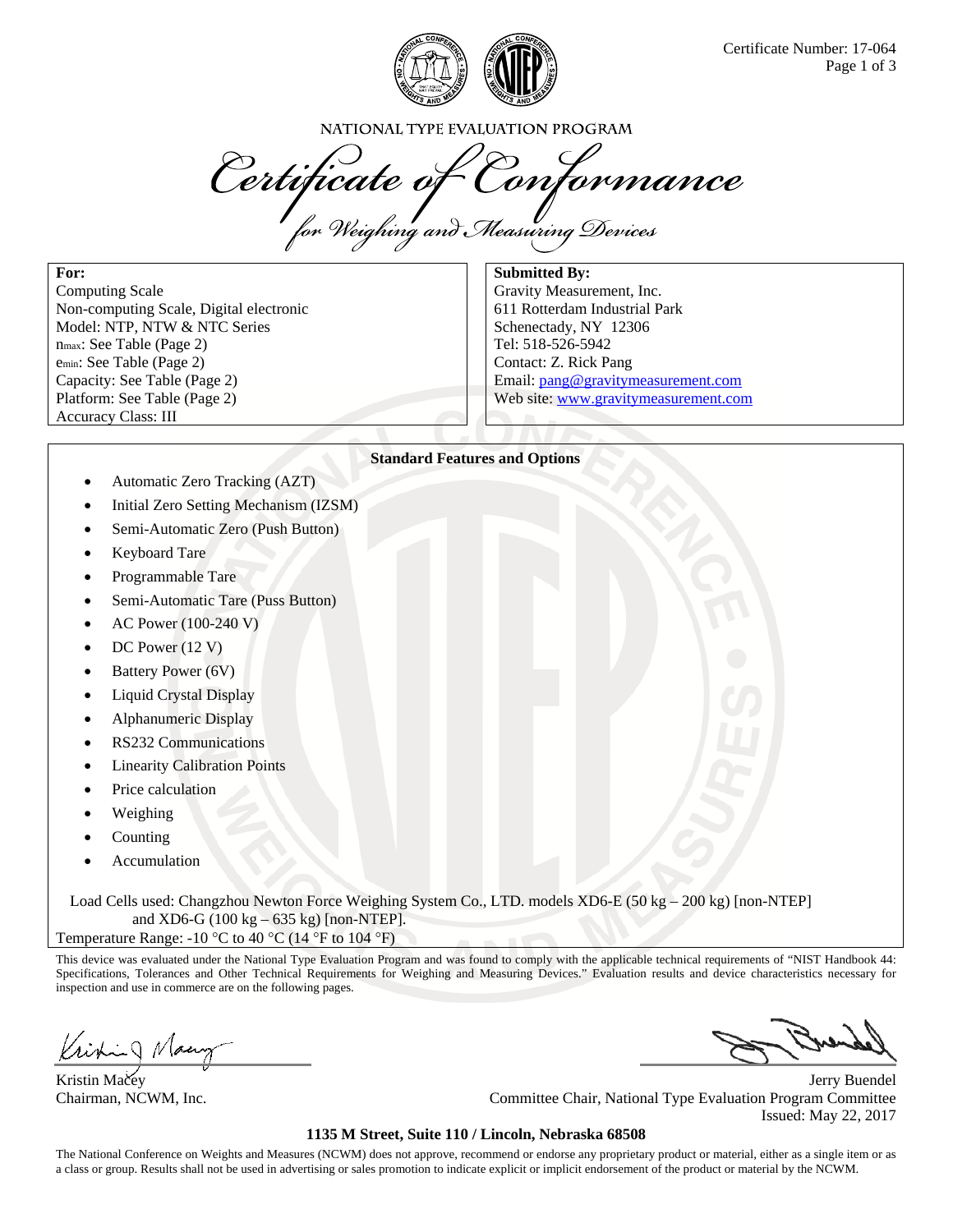

## **Gravity Measurement, Inc.**

Computing Scale / NTP, NTW & NTC Series

| Model        | Capacity                                  | <b>e</b> <sub>min</sub>                               | $n_{\rm max}$ | <b>Platform Size</b>                 |
|--------------|-------------------------------------------|-------------------------------------------------------|---------------|--------------------------------------|
| NTx-abcA-y   | 50 lb / 100 lb / 200 lb                   | 0.01 lb / 0.02 lb / 0.05 lb                           | 5000          | 28 cm x 28 cm                        |
|              | 30 kg / 50 kg / 100 kg                    | $0.01 \text{ kg} / 0.01 \text{ kg} / 0.02 \text{ kg}$ |               | (A)                                  |
| NTx-abcB-y   | 50 lb / 100 lb / 200 lb                   | 0.01 lb / 0.02 lb / 0.05 lb                           | 5000          | 30 cm x 30 cm                        |
|              | 30 kg / 50 kg / 100 kg                    | $0.01 \text{ kg} / 0.01 \text{ kg} / 0.02 \text{ kg}$ |               | (B)                                  |
| $NTx-abcC-y$ | 50 lb / 100 lb / 250 lb                   | 0.01 lb / 0.02 lb / 0.05 lb                           | 5000          | 30 cm x 40 cm                        |
|              | 30 kg / 50 kg / 100 kg / 150 kg           | 0.01 kg $/$ 0.01 kg $/$ 0.02 kg $/$ 0.05 kg           |               | (C)                                  |
| $NTx-abcD-y$ | 50 lb / 100 lb / 250 lb                   | 0.01 lb / 0.02 lb / 0.05 lb                           | 5000          | 35 cm x 45 cm                        |
|              | 30 kg / 50 kg / 100 kg / 150 kg           | 0.01 kg $/$ 0.01 kg $/$ 0.02 kg $/$ 0.05 kg           |               | (D)                                  |
| $NTx-abcE-y$ | 50 lb / 100 lb / 250 lb                   | 0.01 lb / 0.02 lb / 0.05 lb                           | 5000          | 40 cm x 40 cm                        |
|              | 30 kg / 50 kg / 100 kg/150 kg             | 0.01 kg $/$ 0.01 kg $/$ 0.02 kg $/$ 0.05 kg           |               | (E)                                  |
| NTx-abcF-y   | 50 lb / 100 lb / 250 lb                   | 0.01 lb / 0.02 lb / 0.05 lb                           | 5000          | 40 cm x 50 cm                        |
|              | $30 \text{ kg}$ / 50 kg /100kg/150 kg     | 0.01 kg / 0.01 kg / 0.02 kg / 0.05 kg                 |               | (F)                                  |
| NTx-abcG-y   | 100 lb $/$ 250 lb $/$ 500 lb $/$ 600 lb   | 0.02 lb / 0.05 lb / 0.1 lb / 0.2 lb                   | 5000          | 42 cm x 52 cm                        |
|              | 50 kg / 100kg/ 150 kg / 250 kg / 300 kg   | 0.01 kg /0.02kg /0.05 kg / 0.05 kg / 0.1 kg           |               | (G)                                  |
| NTx-abcH-y   | 100 lb / 250 lb / 500 lb / 600 lb         | 0.02 lb / 0.05 lb / 0.1 lb / 0.2 lb                   | 5000          | 45 cm x 60 cm                        |
|              | 50 kg / 100kg/ 150 kg / 250 kg / 300 kg   | 0.01 kg /0.02kg /0.05 kg / 0.05 kg / 0.1 kg           |               | (H)                                  |
| $NTx-abcI-y$ | 100 lb / 250 lb / 500 lb / 600 lb         | $0.02$ lb / 0.05 lb / 0.1 lb / 0.2 lb                 | 5000          | 50 cm x 60 cm                        |
|              | 50 kg / 100 kg / 150 kg / 250 kg / 300 kg | 0.01 kg /0.02kg/ 0.05 kg / 0.05 kg / 0.1 kg           |               | (I)                                  |
| $NTx-abcJ-y$ | 250 lb / 500 lb / 1000 lb                 | $0.05$ lb / 0.1 lb / 0.2 lb                           | 5000          | $60 \text{ cm} \times 60 \text{ cm}$ |
|              | 150 kg /250kg/ 300 kg / 500 kg            | $0.05$ kg $/0.05$ kg $/0.1$ kg $/0.1$ kg              |               | (J)                                  |

Load Cells used: Changzhou Newton Force Weighing System Co., LTD. models XD6-E (50 kg – 200 kg) [non-NTEP] and XD6-G (100 kg – 635 kg) [non-NTEP].

**Note:** In the model number, NTP designates price computing (Pricing), NTW designates non-computing (Weighing), and NTC designates counting. NTC models are required to be labeled "Counting feature not legal for trade". The "abc" designates the information of the capacity, material and division of the NT series weighing receiving element (NTEP certificated of Conformance Number 17-067). "A-J" designate the dimension of NT series weighing receiving element. The "y" designates the indicator being used. The following indicators are approved for use with the NTP, NTW and NTC series: CPB9, CWBx, CWBRx, SPB9, SWBx, SWBRx (NTEP Certificate of Conformance Number 17-057). Example: NTW-0050CS12F-CWB7

**Application:** For use in general purpose weighing applications. May be set-up for use as a computing or non-computing scale.

**Identification:** The required making information is located on the back of the indicator and also affixed to the frame of the load receiving element.

**Sealing:** Option 1: A wire security seal through two screws or a screw and a rod located on the underside of the indicator.

Option 2: A paper security seal placed across the enclosure seam on the side of the indicator.

**Test Conditions:** This certificate is issued based upon the following tests and upon information provided by the manufacturer. The NT series of Weighing/Load Receiving Elements (NTEP Certificate of Conformance Number 17-067) were evaluated using indicators listed in NTEP CC Number 17-057 (CPB9, CWBx, CWBRx, SPB9, SWBx, SWBRx). The full set of testing was performed which included a series of increasing and decreasing load, eccentricity, discrimination, voltage, environmental and permanence tests. Test data was reviewed to ensure all required testing had been performed on the separate main elements of the scale. No additional tests were deemed necessary for the NTP, NTW and NTC Series.

**Evaluated By:** E. Morabito (NY)

**Type Evaluation Criteria Used:** *NIST Handbook 44 Specifications, Tolerances, and Other Technical Requirements for Weighing and Measuring Devices*, 2017 Edition. *NCWM Publication 14 Weighing Devices*, 2017 Edition.

**Conclusion:** The results of the evaluation and information provided by the manufacturer indicate the device complies with applicable requirements.